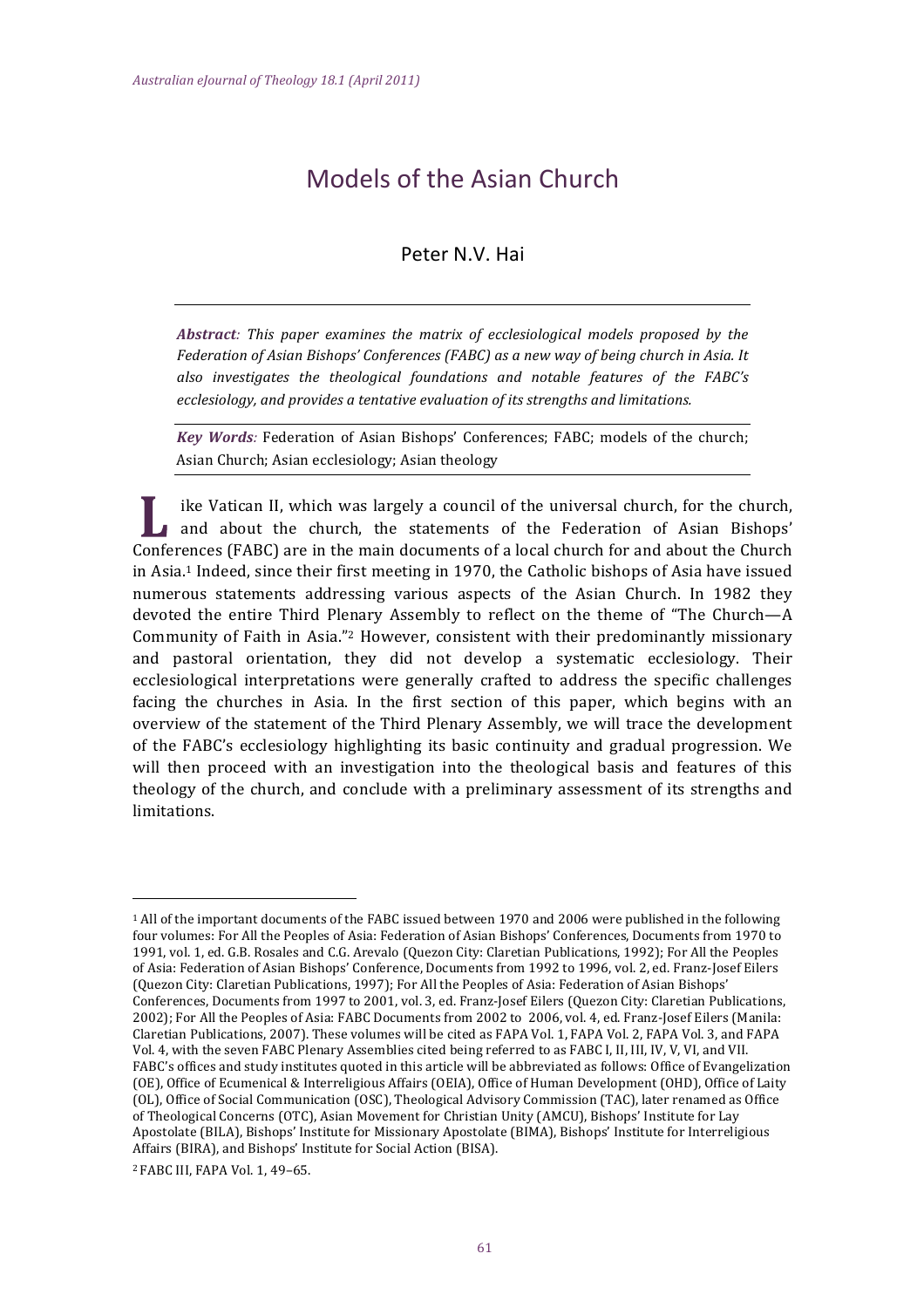# DEVELOPMENT OF THE FABC'S ECCLESIOLOGY

The statement of the Third Plenary Assembly comprises the main text, which consists of five parts, the "Resolutions of the Assembly," and the "Syllabus of Concerns." It focuses on the church "as a community realizing its communion and mission in its own being and life. and in relation to other communities."<sup>3</sup> Its purpose is to develop a deeper understanding of the mystery of the church from a trinitarian perspective, and its application on the local and community level. Its pastoral aim is "to make local communities more and more authentic communities of faith."4 Part 1 of the main text is a rapid survey of the FABC's activities and achievements from 1972 to 1982. In Part 2 the Asian bishops explicate the identity, vocation, and mission of the church under the rubric of "a community of faith in Asia." In Part 3 they discuss some of the "inadequacies and failures" of the churches in Asia. This is followed by a more optimistic turn in Part 4 where the bishops identify signs of hope and indications of the presence of the Spirit at work in ecclesial communities in Asia. Finally, in Part 5, they articulate their pastoral vision and priorities.

The title of this statement is significant. It speaks of "a community" "of faith" "in Asia." The emphasis, then, is placed on a particular local church in communion with the universal church and other local churches, and rooted in the concrete, existential, and historical realities of the Asian Sitz im Leben. This community is united by faith, "the first single and shared reality by which the Church exists."<sup>5</sup> By this interpretation the FABC appears to adopt the older New Testament understanding of ekklesia as a local assemblythe Pauline view—rather than referring to the church as the universal church.<sup>6</sup> It also adheres to the patristic notion of the church as communion.<sup>7</sup> a fertile concept that the 1985 Synod of Bishops proposed as the underlying framework of the church at Vatican II.8

After the Third Plenary Assembly, the FABC increasingly turned its attention toward promoting a new way of being church in Asia, which is expressed by four ecclesiological foci: church as communion-in-mission,<sup>9</sup> as community of dialogue and solidarity,<sup>10</sup> as

<sup>&</sup>lt;sup>3</sup> FABC III, art. 5, FAPA Vol. 1, 55.

<sup>&</sup>lt;sup>4</sup> FABC III, art. 14, FAPA Vol. 1, 60.

<sup>&</sup>lt;sup>5</sup> Yves Congar, "The Conciliar Structure or Regime of the Church," Concilium 167 (September 1983): 3-9, at 4.

<sup>&</sup>lt;sup>6</sup> Analysing the occurrences of the term *ekklēsia* in seventeen of the twenty-seven books of the New Testament, Raymond F. Collins concludes that ekklesia was used in two senses: the first reflects an older usage to connote a local assembly, and the second, a more recent usage, refers to the universal Church. See "Did Jesus Found The Church? Which Church?" Louvain Studies 21, no. 4 (1996): 356-64, at 357, 359, 363.

<sup>7</sup> I.-M.R. Tillard maintains that "the nature of the Church, as early Tradition understands it" is "summed up in the communion, koinonia." See Church of Churches: The Ecclesiology of Communion, translated by R.C. De Peaux (Collegeville, Minn.: The Liturgical Press, 1992), 29.

<sup>&</sup>lt;sup>8</sup> Synod of Bishops, "The Final Report of the 1985 Extraordinary Synod of Bishops." Origins 15, no. 27 (19 December 1985): 444-50.

<sup>&</sup>lt;sup>9</sup> OE, "Consultation on Evangelization and Communication," art. 4, FAPA Vol. 3, 210; OE, "Consultation on Asian Local Churches and Mission Ad Gentes: A New Way of Being Church-in-Mission in Asia," arts. 8-9, FAPA Vol. 3, 222; OE, "Consultation on 'Evangelization and Inculturation," FAPA Vol. 3, 216-7.

<sup>&</sup>lt;sup>10</sup> BIRA IV/12, art. 48, FAPA Vol. 1, 332; OEIA, "Consultation on Christian Presence among Muslims in Asia," art. 4, FAPA Vol. 1, 166; OESC, "Dialogue between Faith and Cultures in Asia: Towards Integral Human and Social Development," art. 25, FAPA Vol. 2, 25; BIMA 1, art. 11, FAPA Vol. 1, 94; BISA I, art. 2, FAPA Vol. 1, 199; BISA V, arts. 6, 12-14, FAPA Vol. 1, 218-9; BISA VI, arts. 3, 8-9, FAPA Vol. 1, 223, 225; BISA VII, arts. 20-21, FAPA Vol. 1, 233; FABC V, arts. 2.3.3-2.3.4, FAPA Vol. 1, 278; FABC VI, arts. 3, 14.2, 15, FAPA Vol. 2, 2, 8, 10; FABC VII, arts. I.A.8, III, FAPA Vol.3, 4, 8.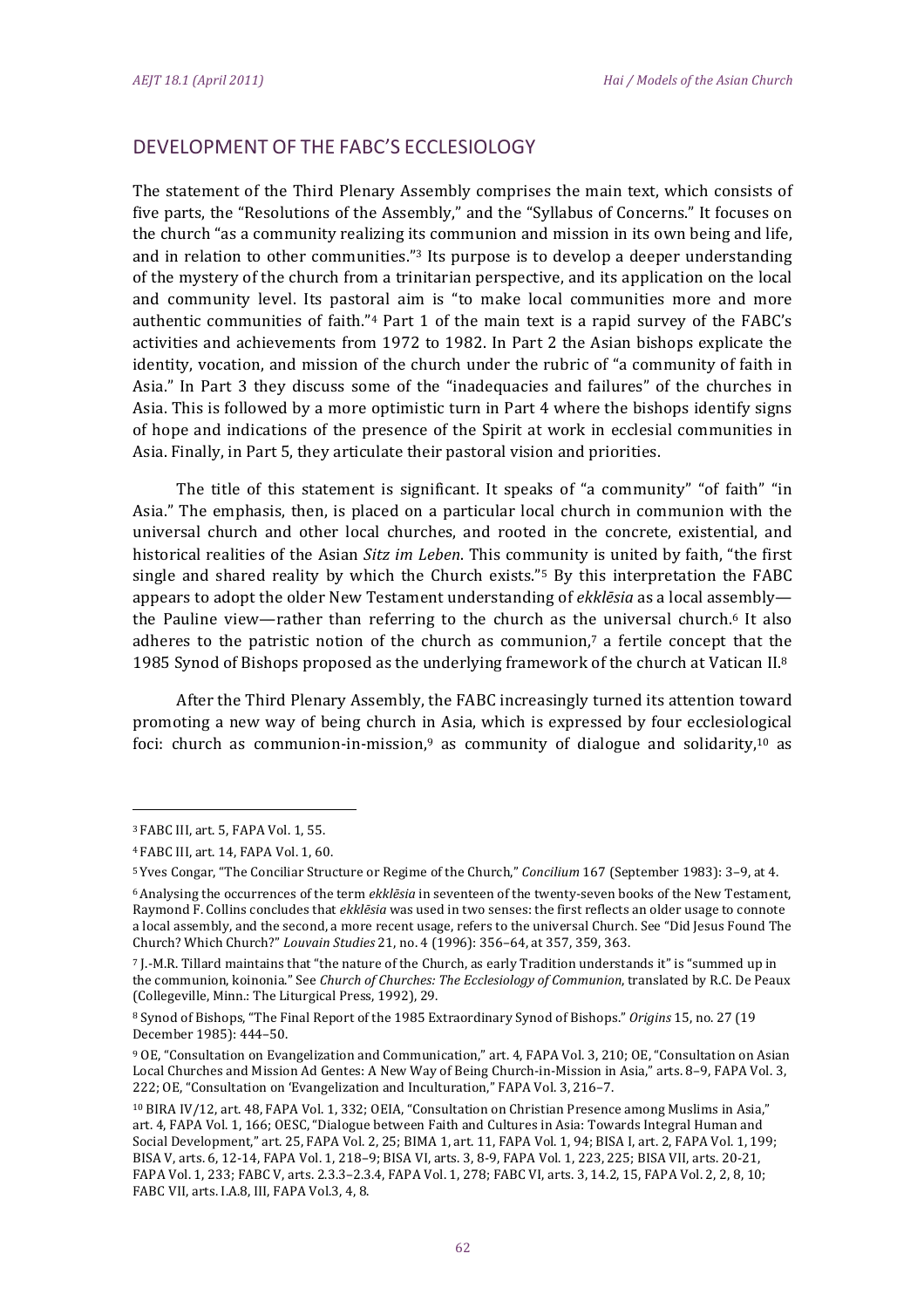community of disciples,<sup>11</sup> and as basic ecclesial communities.<sup>12</sup> These ecclesiological understandings do not destroy or reduce, but clarify and complement its primary definition of the church as a community of faith in Asia by relating and re-ordering the reality of the church to the faith experience and the pastoral and missionary needs of Asian Christians. All these understandings of the church in Asia will now be summarised in an architectural model (Figure 1) to highlight their interaction and interdependence. It consists of three concentric circles highlighting the FABC's models of the Asian church. The first, innermost circle emphasises the centrality of the FABC's view of the vocation of the church as a community of faith in Asia. In all the documents of the FABC, no other definition of the church is as fundamental as this one; it is to this community of faith in Asia that all other images of the church refer, and it is this communion in faith that distinguishes the church from all other communities in the Asian continent. The third, outermost concentric band summarises the Asian bishops' vision for the mission of the church. For them, evangelisation is the primary task and the highest priority for the church, $13$  whose purpose is to build up the kingdom of God. $14$  Its mission is directed to the world,<sup>15</sup> and its mode "a triple dialogue of life" with the cultures, the religions, and the poor.<sup>16</sup> The second, middle band highlights four main models of the church that the FABC gradually formulated from 1982. These ecclesiological models, which germinated from the basic ideas already existing at or prior to the Third Plenary Assembly, are not distinct from each other but represent different aspects of the vocation and mission of the church that the FABC emphasised in response to the needs and situations of Asian churches. They were developed from the primary, fundamental view of the nature of the church as presented in the innermost circle, and the vision of the church's mission as shown in the outermost band. The arrows used in the outermost band are not meant to indicate any cause-effect relationship between each of these four aspects, but highlight the dynamics and interplay between the various ecclesiological models (in the middle band) and the major aspects of the mission of Asian churches (in the outermost band).

<sup>11</sup> FABC VI, arts. 14, 52, FAPA Vol. 2, 1-12, 226.

<sup>&</sup>lt;sup>12</sup> OHD, "Walking Humbly, Acting Justly, Loving Tenderly in Asia," art. 7, FAPA Vol. 2, 44; OL, "Second Southeast Asian Regional Laity Meeting," art. 8, FAPA Vol. 3, 90; OTC, "The Spirit at Work in Asia Today," art. 2.3.10, FAPA Vol.3, 277.

<sup>13</sup> FABC I, arts. 8, 25, FAPA Vol. 1, 13, 16; FABC III, art. 17.3, FAPA Vol. 1, 60; FABC V, art. 3, FAPA Vol. 1, 279-81; FABC VII, art. III, FAPA Vol. 3, 8; BIMA IV, art. 7, FAPA Vol. 1, 292.

<sup>14</sup> FABC IV, art. 4.4.4, FAPA Vol. 1, 193; FABC V, arts. 1.7, 2.3.9, 4.1, FAPA Vol. 1, 275, 279, 282; BIRA IV/2, arts. 8.1-8.2, FAPA Vol. 1, 252; BILA III, art. 12.2, FAPA Vol. 1, 245.

<sup>15</sup> FABC III, art. 17.1, FAPA Vol. 1, 60; FABC V, art. 3, FAPA Vol. 1, 279-81; FABC VII, art. III, FAPA Vol. 3, 8; BILA III, art. 13.4, FAPA Vol. 1, 245.

<sup>16</sup> FABC I, arts. 12-24, FAPA Vol. 1, 14-6; FABC III, art. 17.1, 17.4, FAPA Vol. 1, 60-1; FABC V, arts. 4.1-4.2, FAPA Vol. 1, 282; FABC VI, arts. 3, 15, FAPA Vol. 2, 2, 10; FABC VII, art. I.A.8, III, FAPA Vol. 3, 4, 8.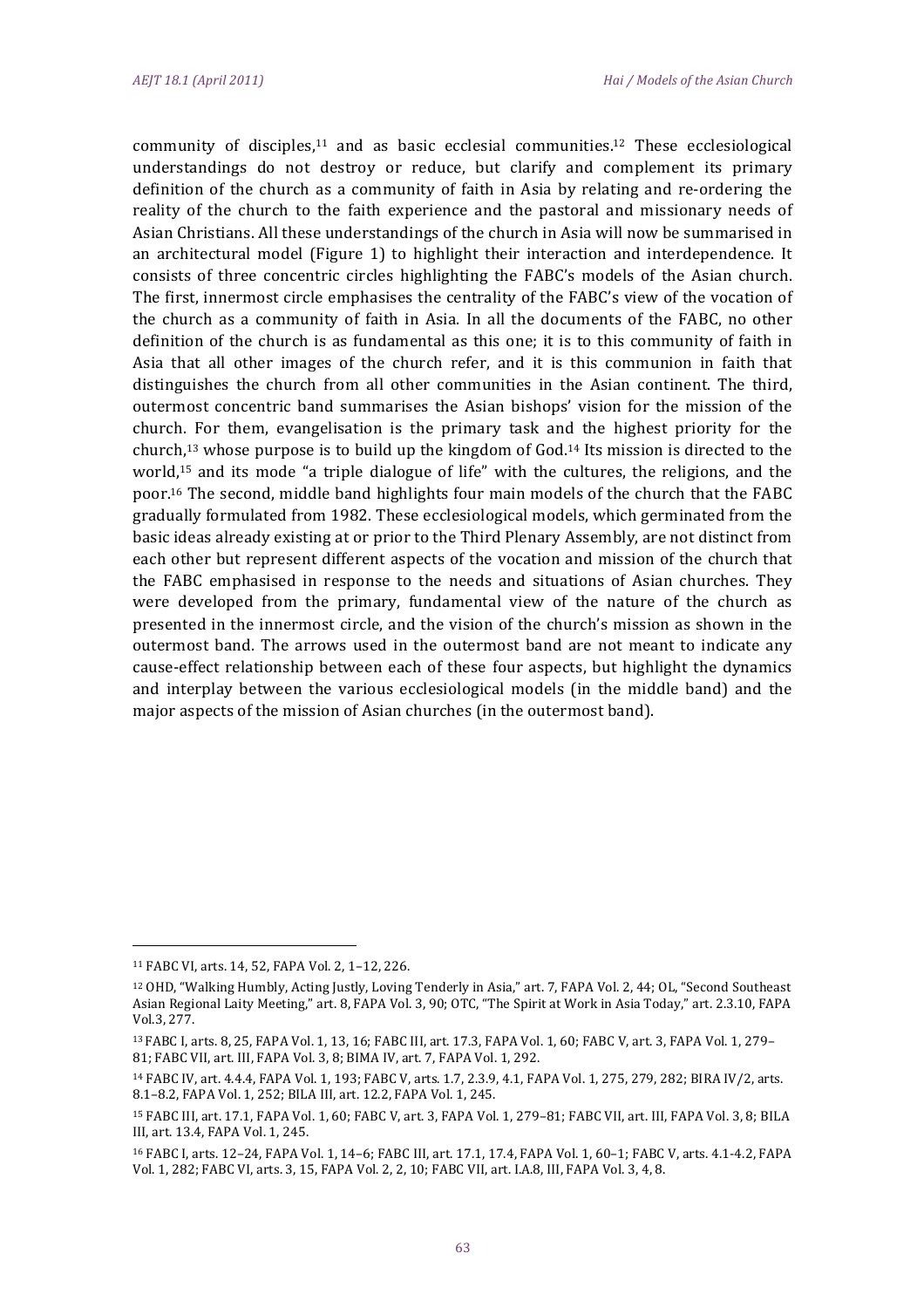

Vocation and Mission of the Asian Church: an Ecclesiological Architecture

By defining the church as a community of faith in Asia, the Asian bishops have adroitly combined a theological construct and a sociological category to express the vertical and horizontal, divine and human aspects of the church. However, they have decisively moved forward, and developed other ecclesiological images and metaphors in response to the pastoral needs of particular times and places. Our observation is that by proposing these forms of ecclesiality, or new ways being church, the FABC has implicitly adopted an analogical rather than dichotomous (either/or) approach. We also argue that this approach, which is primarily contextual, theologically consistent, and pastorally faithful to the vision of Vatican  $II,17$  seems to proceed in the opposite direction from that followed by Avery Dulles who started with an exploration of the richness of the reality of the church under five ecclesiological models, and subsequently, developed an encompassing model of the church as a community of disciples.<sup>18</sup> A clear advantage of the Asian bishops' ecclesiological approach is that, like the New Testament ecclesiology,<sup>19</sup> it

<sup>&</sup>lt;sup>17</sup> For Joseph A. Komonchak, "the reason for a variety of images [of the church] is to be found in the council's choice of a more biblical, patristic, and liturgical language" ("The Significance of Vatican II for Ecclesiology," in The Gift of the Church: A Textbook on Ecclesiology in Honour of Patrick Granfield, ed. Peter C. Phan [Collegeville, Minn.: The Liturgical Press, 2000], 69-92, at 76).

<sup>&</sup>lt;sup>18</sup> Avery Dulles initially identifies five models of the church, as institution, mystical communion, sacrament, herald, and servant. See Models of the Church (Dublin: Gill and Macmillan, 1976). Later, following the lead of John Paul II's Redemptor hominis no. 21, he refines and integrates these ecclesiological images into a new model of the church as a community of disciples. See Avery Dulles, A Church to Believe In: Discipleship and the Dynamics of Freedom (New York: Crossroad: 1982), 7-14, 18.

 $19$  For T. Howland Sanks, "within the New Testament itself we find a plurality of images and a plurality of selfunderstandings, which at the same time, maintains communion, koinonia, among the churches. We find both unity and pluralism in ecclesiology even then." (See Salt, Leaven, and Light: The Community Called Church [New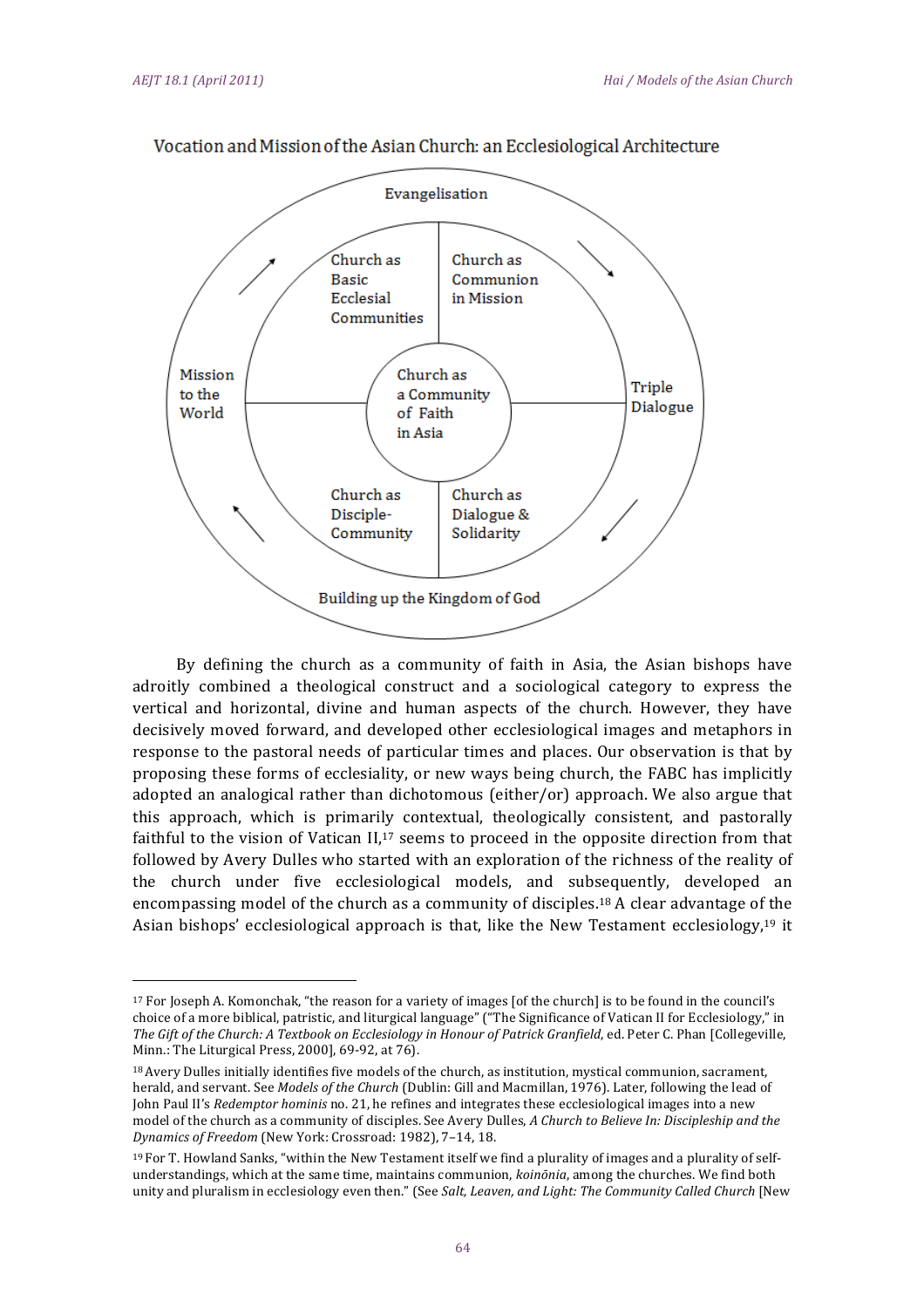provides a tensile coexistence of the divergent views of the church, and can avoid the tension caused by the problematic invocation of their teaching to defend conflicting models of the Church in Asia.<sup>20</sup> It also reminds Asian Christians that no one image can exhaust the rich reality of the church, and all frameworks are but weak metaphors trying to reflect the mystery of the church. For the FABC, the Church in Asia has a strongly christological, pneumatological, and trinitarian basis.

# THEOLOGICAL FOUNDATIONS OF THE FABC'S ECCLESIOLOGY

Modern Catholic theologians tend to develop their ecclesiology from one of three perspectives: christological, pneumatological, or trinitarian. In a groundbreaking work on ministry, Kenan Osborne champions a vigorous christological orientation, predicting that "Christology in an ever increasing way will be seen as the basis and substance of ecclesiology."21 J.-M.R. Tillard, on the contrary, develops his ecclesiology based on the concept of communion, and gives great attention to the guiding role of the Holy Spirit in the church. In his view, "the structure of the Church is justified only by its relationship and service to the action of the Spirit, whether it is a question of sacraments, of ministry or of canonical regulation."<sup>22</sup> Focusing on the two poles of Christian faith, "belief in the oneness" of the Three Divine Persons and belief in the incarnation of the Second Person," George Tavard accentuates the importance of the Trinity in understanding the church.<sup>23</sup> Here Tavard echoes the view of Hans Küng who emphasises three metaphors of the church as "the people of God, the body of Christ, and the creation of the Spirit."<sup>24</sup> In this article we will argue that the FABC's ecclesiology embraces all three christological, pneumatological, and trinitarian dimensions.

Indeed, in the statements of the FABC, one can distinguish those which are christological from those which are pneumatological and trinitarian. The document issued by the FABC's Theological Advisory Commission on "Being Church in Asia" for instance, has a clearly christological focus and tone. It stresses that the context of Asia requires a deeper awareness of the meaning of the Church as a communion of communions, and a new way of being church that can present a new face of Christ to Asian society.<sup>25</sup> The bishops further underline the christological basis of their ecclesiology by encouraging Asian theologians to develop a cosmic Christology of harmony. Such a Christology will engender a cosmic ecclesiology that moves beyond its institutional attention "to understand the Church essentially as a centrifugal Church, open to the whole universe and present in and for the universe."26

<sup>25</sup> TAC, "Being Church in Asia: Journeying with the Spirit into Fuller Life," art. 24, FAPA Vol. 2, 221.

York: Crossroad, 1992], 51). He also notes that, according to Paul Minear, there are more than eighty "images and symbols that refer to the community in the New Testament." Ibid., 44.

<sup>&</sup>lt;sup>20</sup> The FABC recognises that "within the Church, there are conflicts between different concepts and models of the Church." See BILA V, FAPA Vol. 2, 78.

<sup>&</sup>lt;sup>21</sup> Kenan B. Osborne, Ministry: Lay Ministry in the Roman Catholic Church: Its History and Theology (New York: Paulist Press, 1993), 603-07.

<sup>&</sup>lt;sup>22</sup> J.-M.R Tillard, Church of Churches: The Ecclesiology of Communion (Collegeville, Minn.: The Liturgical Press, 1992), 29, 32, 52-3.

<sup>&</sup>lt;sup>23</sup> George H. Tavard, *The Church, Community of Salvation: An Ecumenical Ecclesiology* (Collegeville, Minn.: The Liturgical Press, 1992), 244, 29-76.

<sup>&</sup>lt;sup>24</sup> Hans Küng, *The Church* (London: Burns & Oates, 1967), vii-viii, 107-260.

<sup>&</sup>lt;sup>26</sup> TAC, "Asian Christian Perspectives on Harmony," art. 5.2.4, FAPA Vol. 3, 294.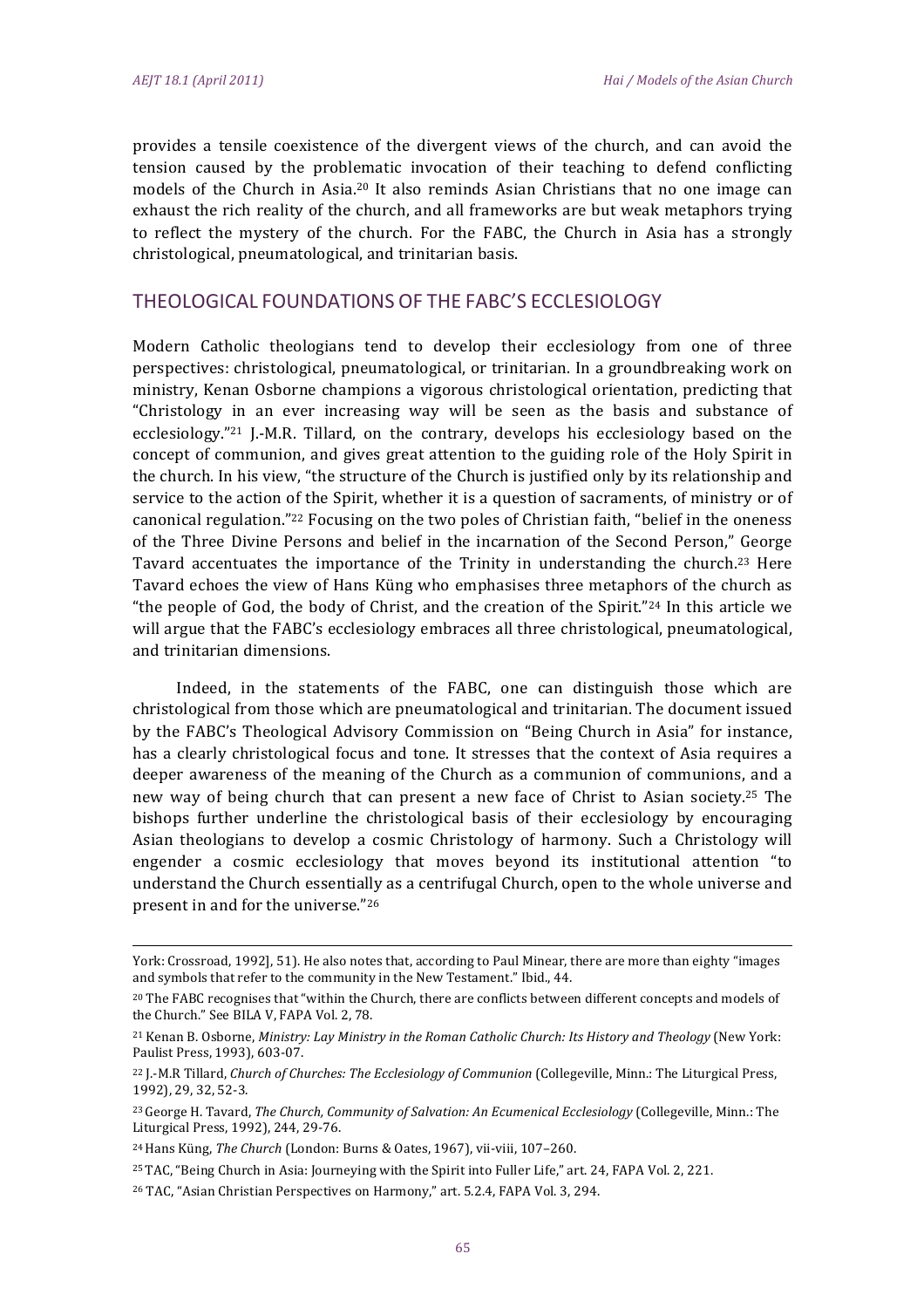However, in spite of this strong christological anchoring, the FABC's ecclesiology retains its pneumatological dimension as it espouses Vatican II's teaching on the church as a community of believers filled with the living Spirit.<sup>27</sup> In accord with the council, this ecclesiology articulates several principles. First, the Spirit is the church's life principle.<sup>28</sup> Second, the Spirit helps the church interpret and assess the signs of the times in Asia in light of the Gospel.<sup>29</sup> Third, this ecclesiology considers as very important and relevant to the Asian context Vatican II's teaching on the ecclesial elements outside the visible boundaries of the Catholic Church.<sup>30</sup> Fourth, the church does not live by its hierarchical structure alone but by the variety of its charisms and ministries, which are bestowed by the Spirit for the general good and edification of the church.<sup>31</sup> Fifth, the anointing of all members of the church by the Spirit means that they are called to bear a prophetic witness to the kingdom of God, with the Spirit as the principal agent of mission.<sup>32</sup> Sixth, full communion in the church requires communion in the Spirit.<sup>33</sup> Finally, according to the FABC, the Spirit "seems to be moving the Church strongly in the direction of small Christian communities."34 And, wherever people come together to build human communities based on love and justice, there is the presence of the Spirit.<sup>35</sup>

This rapid survey of the FABC's documents reveals that the pneumatological dimension is an essential and vital element of the FABC's ecclesiology. But amidst this pneumatological discourse, it continues to insist that the mission of the Spirit is inseparable from that of the Father and the Son: the Spirit makes Christians one by incorporating them into the one body of Christ and leads them to the kingdom of God.<sup>36</sup> The church, according to the FABC, is a people made one with the unity of the Father, the Son and the Holy Spirit.<sup>37</sup> It is essentially "a communication which flows out of the communication of the Trinity."38 Its mission, affirms the FABC, is the missio Dei,39 the very mission of the Trinity.

The christological and pneumatological basis of the FABC's ecclesiology discussed above, we argue, underlines its contextual character, by a constant reference to the Gospel

<sup>&</sup>lt;sup>27</sup> Lumen gentium no. 4 summarises the work of the Holy Spirit in the Church.

<sup>&</sup>lt;sup>28</sup> FABC III, art. 15, FAPA Vol. 1, 60.

<sup>&</sup>lt;sup>29</sup> OTC, "The Spirit at Work in Asia Today," arts. 4.2.2.7, 4.3.1.2, FAPA Vol. 3, 309, 311.

<sup>&</sup>lt;sup>30</sup> FABC III. art. 8.2. FAPA Vol. 1, 57: BIRA II. art. 12. FAPA Vol. 1, 115: BIRA IV/2. art. 8.5. FAPA Vol. 1, 253: BIRA IV/3, arts. 2, 6, 12, FAPA Vol. 1, 258-60; BIRA IV/4, art. 2, FAPA Vol. 1, 300; BIRA IV/7, arts. 12-13, FAPA Vol. 1, 310; BIRA IV/12, art. 7, FAPA Vol. 1, 326; OTC, "The Spirit at Work in Asia Today," art. 3.10.2.4, FAPA Vol. 3, 299.

<sup>&</sup>lt;sup>31</sup> FABC, Asian Colloquium on Ministries in the Church (hereafter ACMC), art. 31, FAPA Vol. 1, 73; BIRA IV/3, art. 9, FAPA Vol. 1, 260; OTC, "The Spirit at Work in Asia Today," arts. 4.2.1.1, 4.3.1.2, 4.3.2.1, 5.6, 5.7, FAPA Vol. 3, 306, 311, 314, and 323-4 respectively.

<sup>&</sup>lt;sup>32</sup> OE, "Asian-Born Missionary Societies of Apostolic Life (AMSAL)," art. 2.d, FAPA Vol. 3, 206.

<sup>33</sup> ACMC, art. 23, FAPA Vol. 1, 72; FABC III, art. 7.2, FAPA Vol. 1, 56.

<sup>&</sup>lt;sup>34</sup> OTC, "The Spirit at Work in Asia Today," art. 4.3.2, FAPA Vol. 3, 313.

<sup>35</sup> BIRA IV/3, art. 13, FAPA Vol. 1, 260.

<sup>36</sup> FABC III, arts. 7.2, 15, FAPA Vol. 1, 56, 60; BIRA IV/3, arts. 10-1, 13, FAPA Vol. 1, 260.

<sup>37</sup> FABC III, art. 6, FAPA Vol. 1, 55.

<sup>38</sup> OSC, "Communication Challenges in Asia," FAPA Vol. 2, 185-6; OSC, "Church and Public Relations," FAPA Vol. 3, 185.

<sup>39</sup> OE. "Consultation on Asian Local Churches and Mission Ad Gentes: A New Way of Being Church-in-Mission in Asia," art. 5, FAPA Vol. 3, 222.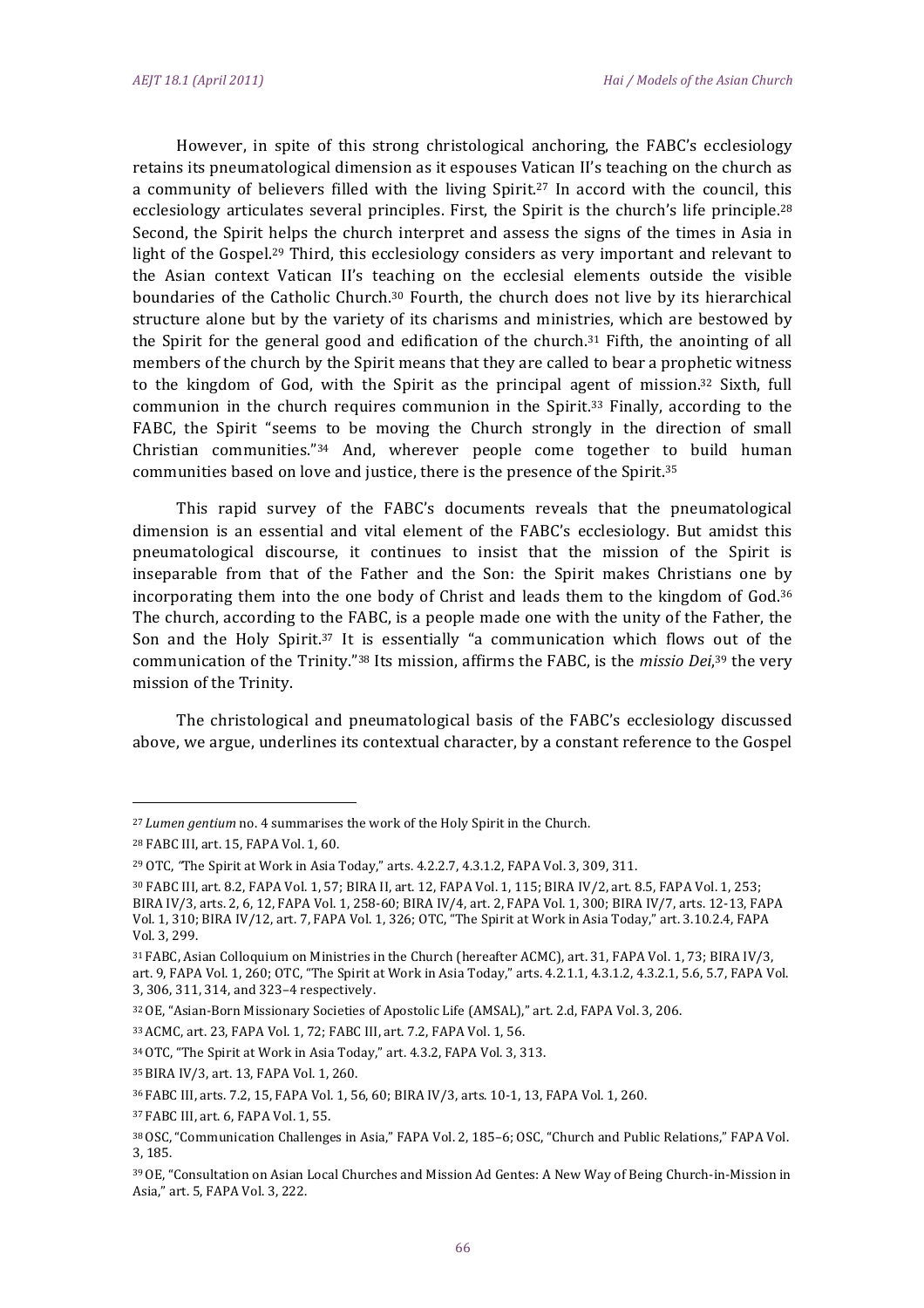and an emphasis on the social context,<sup>40</sup> coupled with a reading of the signs of the times discerned as promptings and movements of the Holy Spirit. The trinitarian dimension, on the other hand, highlights its relational aspect by stressing the theme of the church as a community of faith rooted in the perfect communion of the three persons, Father, Son, and Holy Spirit. This contextual and relational character in turn provides a framework for understanding the main characteristics of the FABC's ecclesiology, which will be discussed in the next section.

# **FEATURES OF THE FABC'S ECCLESIOLOGY**

The first feature of the FABC's ecclesiology is its predominantly "from below" and "from within" methodology, which comprises an inside analysis of the realities of Asia, a reflection of faith, and a plan for action. This methodology reflects a turn to human experience and a reliance on sociological analysis while acknowledging the intrinsic presence and working of God in the very development of human history and society. It has three intertwined elements, namely sociological, christological, and pneumatological. It begins in the faith experiences of local communities, and springs from the Asian bishops' acute awareness of the challenges of Asian societies. It is based on a Christology which is not separated from soteriology, a theme reinforced in the statement of the Fourth Plenary Assembly which highlights the role of the church as the servant and instrument of the liberation of Asia.<sup>41</sup> Therefore, it can also be called a liberation ecclesiology, which is fundamentally contextual and historical.<sup>42</sup> It is anchored in a pneumatology that is also developed from below, a theological endeavour that the FABC hopes will "not be a separate, isolated area of the theology, but a leaven which will permeate all of the presently emerging Asian theologies."<sup>43</sup> Theology, it affirms, must be at the service of life,<sup>44</sup> and becomes "part of the process of becoming and being Church in Asia."45 It is not merely a faith seeking understanding, but a "faith seeking life, love, justice and freedom."46 It proceeds "from the underside of history, from the perspective of those who struggle for life, love, justice, and freedom." $47$  This predominantly from below and from within ecclesiology in turn accentuates the communion of local churches realised in basic ecclesial communities.

Indeed, the recurrent emphasis on basic ecclesial communities or basic Christian communities is the second notable feature of the FABC's ecclesiology.<sup>48</sup> In these communities, members are motivated by love and see things from the perspective of the poor. The study of the word of God and its application to daily life play a central role in

<sup>&</sup>lt;sup>40</sup> For the FABC, the statement that "the context determines the Church's mission," is an important principle of the new way of being Church. See OESC, "A Renewed Catechesis for Asia: Towards the Year 2000 and Beyond," FAPA Vol. 2, 31.

<sup>41</sup> FABC IV, art. 4.1.1, 4.1.3, FAPA Vol. 1, 191.

<sup>&</sup>lt;sup>42</sup> Camil Menard asserts that Latin American ecclesiology is "contextuelle et historique." See "L'ecclésiologie des théologiens de la liberation: Contexte général and analyse de quelques questions ecclésiologiques discutées par Leonardo Boff," Eglise et Théologie 19 (1988): 349.

<sup>&</sup>lt;sup>43</sup> BIRA IV/3, art. 7, FAPA Vol. 1, 259; OTC, "The Spirit at Work in Asia Today," art. 4.2.2.1, FAPA Vol. 3, 307.

<sup>&</sup>lt;sup>44</sup> TAC, "Asian Christian Perspectives on Harmony," art. 1.1, FAPA Vol. 3, 232.

<sup>&</sup>lt;sup>45</sup> TAC, "Being Church in Asia: Journeying with the Spirit into Fuller Life," art. 49, FAPA Vol. 2, 226.

<sup>&</sup>lt;sup>46</sup> Ibid., art. 48. FAPA Vol. 2, 226.

<sup>&</sup>lt;sup>47</sup> Ibid.

<sup>48</sup> FAPA Vol. 1, 249, FAPA Vol. 3, 433.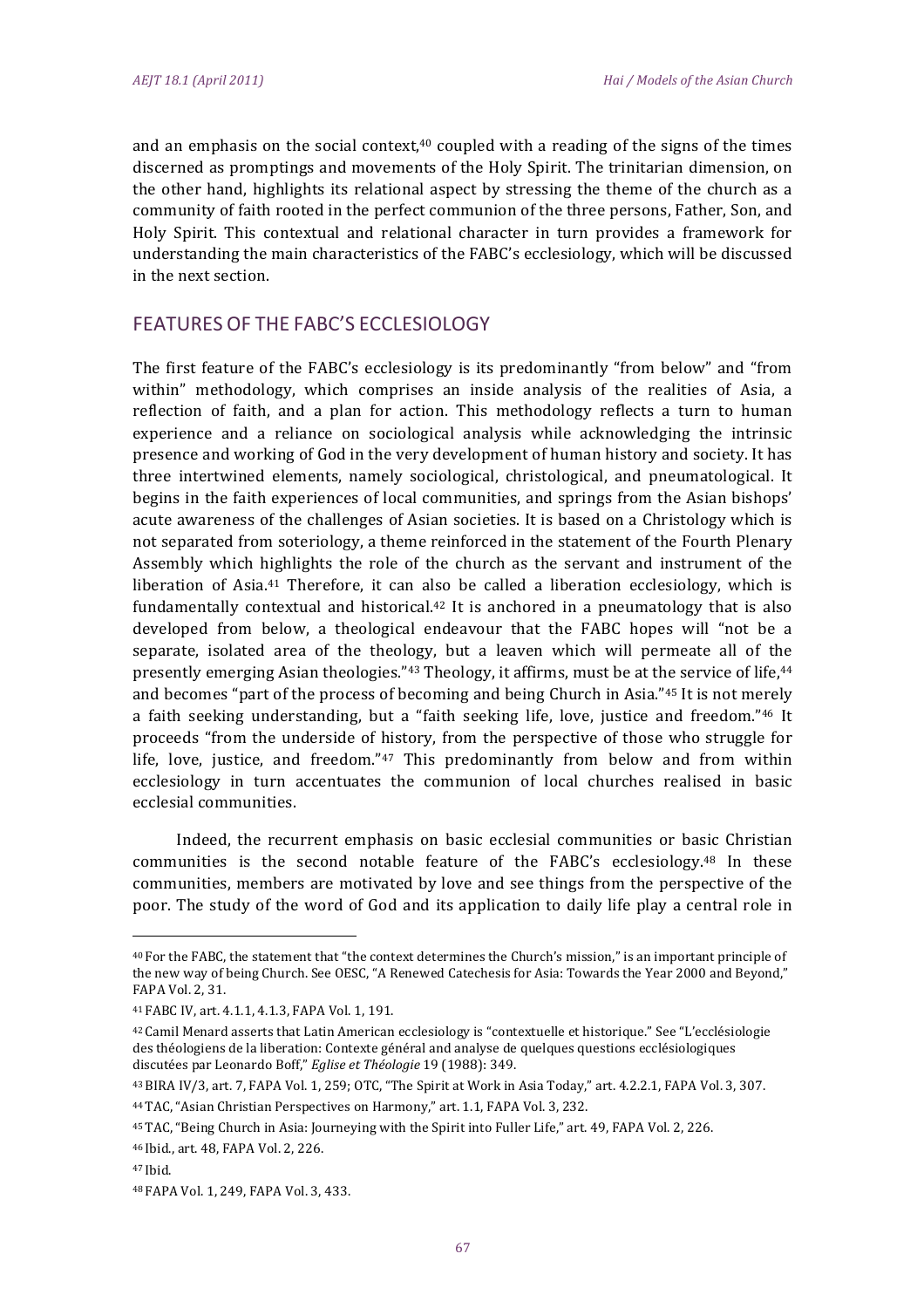these communities, which are often involved in social and political activities. The pastoral process of basic ecclesial communities is explained by Archbishop Orlando Quevedo of the Philippines, who observes that these basic communities generally adopt a "spiral" method of discernment, an analysis of the situation followed by a reflection in light of faith, decision-making, and planning for implementation.<sup>49</sup> This process concludes with action and evaluation, and starts again when another situation emerges. In these communities lay people are empowered to play a leading role and the clergy remain in the supporting function. These communities, especially basic human communities which spring from them, grow by building relationships through intercultural and interreligious dialogue, and by reaching out to others in committed service. Through basic ecclesial communities, a contemporary image of the early Christian community depicted in the Acts of the Apostles,<sup>50</sup> the FABC sees a new way of being church,<sup>51</sup> which is "a communion of ecclesial communities participating in the mission and ministry of Jesus."<sup>52</sup> This symbiosis of communion and mission, explicated as the double finality of the church, is the third feature of the FABC's ecclesiology.

To date, theologians have often explored communion and mission as two distinct but interrelated ecclesiological frameworks through which the church can be understood.<sup>53</sup> Like Yves Congar, Jerome Harmer was one of the first Catholic theologians to propose communion as a theological model for understanding the church.<sup>54</sup> He describes communion as the "permanent form of the unity of the Church."<sup>55</sup> A great many of other Catholic ecclesiologists would follow in his footsteps to investigate this theme. Notably among this cohort are Dennis Doyle and Jean-Marie Tillard.<sup>56</sup> However, the greatest impetus for the emphasis on the church as communion comes perhaps from several official documents, including the concluding report of the 1985 Synod of Bishops, which affirms that "the ecclesiology of communion is the central and fundamental idea of the council's documents,"<sup>57</sup> the letter of the Congregation for the Doctrine of the Faith,<sup>58</sup> the statement of the Second Anglican-Roman Catholic International Commission,<sup>59</sup> and the joint statement issued by the International Consultation between the Catholic Church and

<sup>&</sup>lt;sup>49</sup> Orlando B. Quevedo, "Seeds of the Kingdom," The Tablet (30 May 1998): 696.

<sup>&</sup>lt;sup>50</sup> German Martinez, "An Ecclesiology of Peace," Theology Digest 38, no. 3 (Fall 1991): 238.

<sup>&</sup>lt;sup>51</sup> OHD, "Colloquium on Church in the 21st Century," art. III, 13, FAPA Vol. 3, 36; OHD, "Walking Humbly, Acting Justly, Loving Tenderly in Asia," art. 7, FAPA Vol. 2, 44.

<sup>&</sup>lt;sup>52</sup> OE, "Consultation on Evangelization and Communication: Orientations and Recommendations," art. 1, FAPA Vol. 3, 209.

<sup>&</sup>lt;sup>53</sup> See The Jurist 36 (Winter and Spring 1976), and The Jurist 39 (Winter and Spring 1979).

<sup>54</sup> Yves Congar, Ministères et communion ecclésiale (Paris: Les Editions du Cerf, 1970); Diversity and Communion (London: SCM Press, 1984).

<sup>&</sup>lt;sup>55</sup> Jerome Hamer, The Church is a Communion (London: G. Chapman, 1964), 209.

<sup>56</sup> Dennis M. Doyle, Communion Ecclesiology: Vision and Versions (Maryknoll, N.Y.: Orbis Books, 2000; J.-M.R Tillard, Churches of Churches: The Ecclesiology of Communion, translated by R.C. De Peaux (Collegeville, Minn.: The Liturgical Press, 1992).

<sup>&</sup>lt;sup>57</sup> Synod of Bishops, "The Final Report of the 1985 Extraordinary Synod of Bishops," art. II.C.1, Origins 15, no. 27 (19 December 1985): 448.

<sup>&</sup>lt;sup>58</sup> The Congregation for the Doctrine of the Faith declares that the concept of communion is "very suitable for expressing the core of the mystery of the church and can certainly be a key for the renewal of Catholic ecclesiology." See "Letter to the Bishops of the Catholic Church Understood as Communion," Origins 15, no. 27 (19 December 1985): 108.

<sup>59</sup> Anglican-Roman Catholic International Commission, "The Church as Communion: Agreed Statement of by the Second Anglican-Roman Catholic International Commission," Origins 20, no. 44 (11 April 1991): 719-27.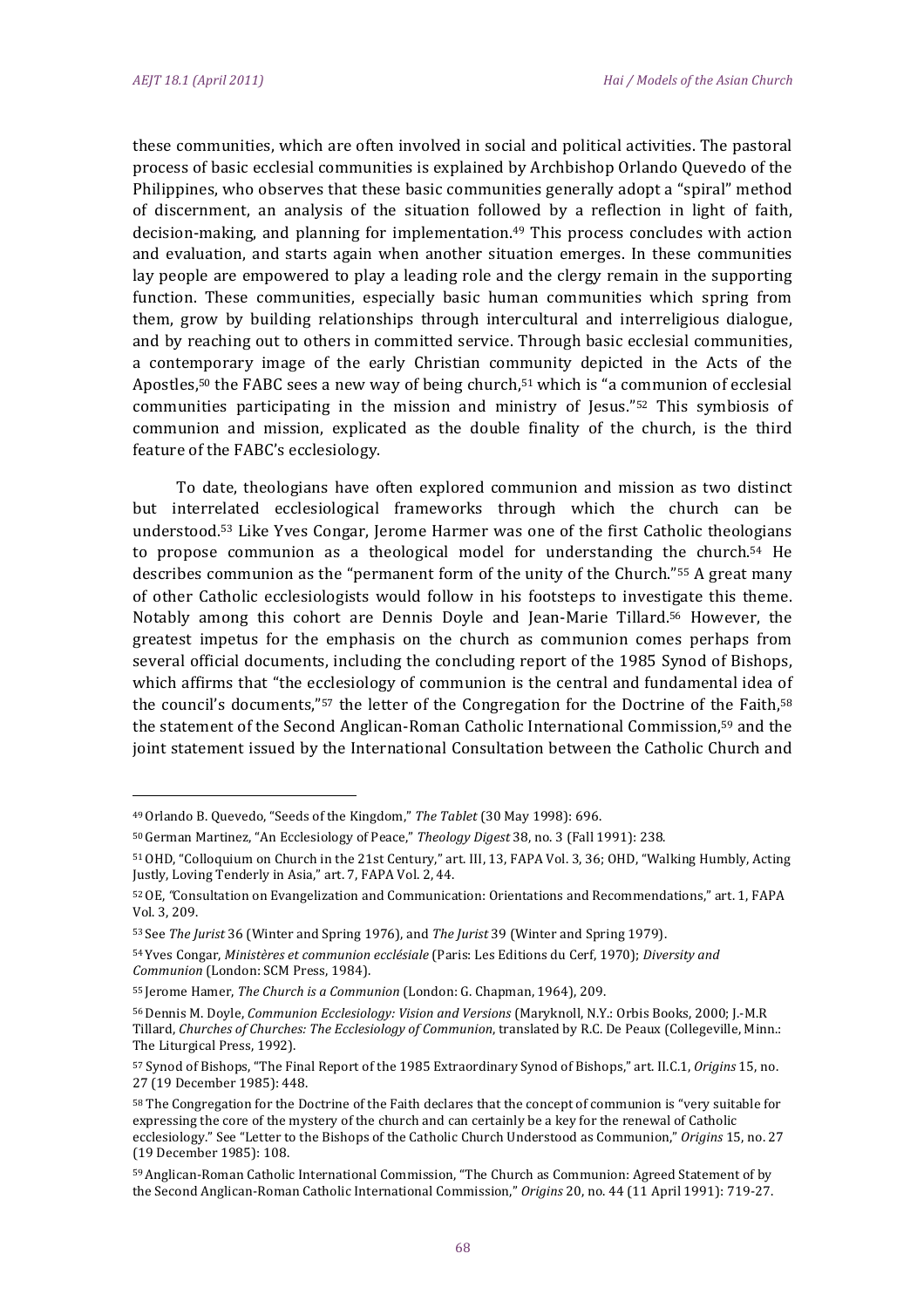the World Evangelical Alliance.<sup>60</sup> Literature also abounds on the mission aspect of the church. One of the most articulate interpreters was John Paul II, who declares that "the Church is missionary by her very nature."<sup>61</sup> We note that in all theological discourses on the church, and perhaps more so in the documents of the FABC, the concept of communion tends to accentuate the "nature" aspect while mission highlights the "purpose" of the church.

By coining the term "communion-in-mission" the Asian bishops have adopted an approach that is "both/and" rather than "either/or," stressing both communion and mission as the fundamental dimensions of the church. In so doing, they not only reflect the teachings of Vatican II but also integrate papal and synodal teachings such as those of Paul VI and the 1985 Synod of Bishops.<sup>62</sup> This Synod makes an implicit link between the two concepts of communion and mission by stating that "the Church as communion is a sacrament for the salvation in the world."<sup>63</sup> The Asian bishops do not envisage mission as the sole purpose of the church. Nor do they present communion as relative to mission or vice versa. In fact, they consider both communion and mission are the one raison d'être of the church. The advantage of this ecclesiological view is that it avoids the weaknesses identified by Louis J. Luzbetak as associated with the "Church as community" model, such as it "may lead people to become too introspective and not concerned enough about the world outside the Church-community," or "to forget the Kingdom for which the Church exits," or "to forget that the Church is mission."<sup>64</sup> The twin concept of communion-inmission is also tied to the sacramental and regnocentric dimension of the church, the fourth notable feature of the FABC's ecclesiology.

For the Asian bishops, "the Church is at its deepest level a communion rooted in the life of the Trinity," and a sacrament of "the loving self-communication of God and the graced response of redeemed mankind in faith, hope and love."65 They also stress that the local church must endeavour to be a sacrament of unity and harmony of all peoples, because it is the sign and instrument of reconciliation in Christ through the presence and working of the Holy Spirit.<sup>66</sup> As "the sacrament of God's message in the world,"<sup>67</sup> it "constantly moves forward in mission, as it accompanies all humankind in its pilgrimage to the Kingdom of the Father."68

<sup>&</sup>lt;sup>60</sup> International Consultation between the Catholic Church and the World Evangelical Alliance, "Church, Evangelization and the Bonds of 'Koinonia'," Origins 33, no. 19 (16 October 2003): 310-20.

<sup>61</sup> John Paul II, "Redemptoris Missio," art. 62, Origins 20, no. 34 (31 January 1991): 559.

<sup>62</sup> Vatican II, "Ad Gentes. Degree on the Church's Missionary Activity," in Vatican Council II: Vol. 1: The Conciliar and Post Conciliar Documents, edited by Austin Flannery, new. rev. ed., (Northport, N.Y.: Costello Publishing Co., 1996), 813-56; Paul VI, "Evangelii Nuntiandi," ibid., 427-32.

<sup>63</sup> Synod of Bishops, "The Final Report of the 1985 Extraordinary Synod of Bishops," art. II.D.1, Origins 15, no. 27 (19 December 1985): 449.

<sup>&</sup>lt;sup>64</sup> Louis J. Luzbetak, The Church and Cultures: New Perspectives in Missiological Anthropology, American Society of Missiology Series, no. 12 (Maryknoll, New York: Orbis Books, 1988), 377.

<sup>65</sup> FABC III, arts. 7.1, 15, FAPA Vol. 1, 56, 60.

<sup>66</sup> See FABC III, arts. 3.6, 7.2, 7.4, 7.9, 13, FAPA Vol. 1, 55-6, 59.

<sup>67</sup> BIRA II, art. 11, FAPA Vol. 1, 115.

<sup>68</sup> FABC III, art. 15, FAPA Vol. 1, 60.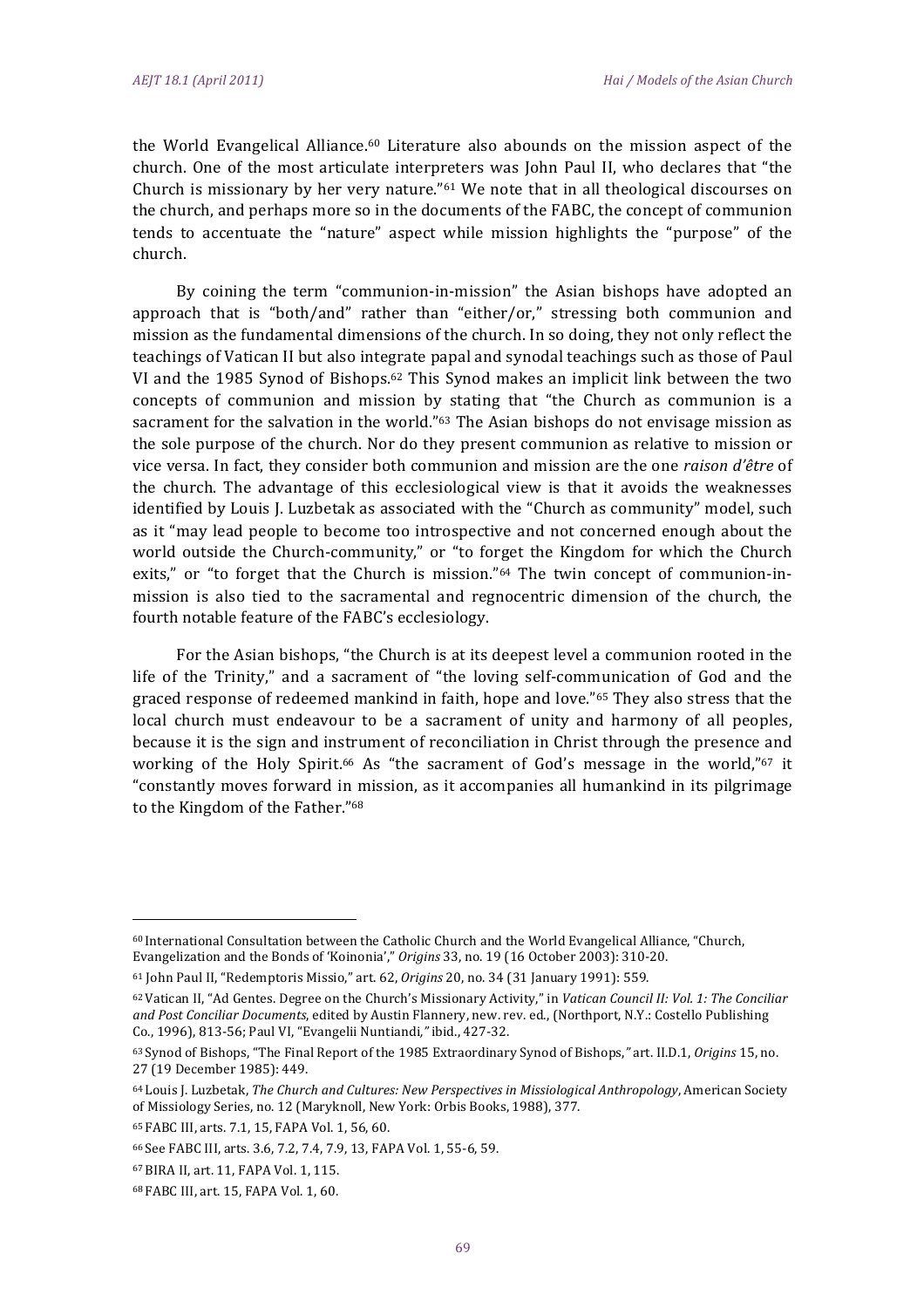In the ecclesiology of the FABC, the notion of kingdom of God is a complex reality which has four preponderant ideas. First, there is an eschatological view in which the kingdom of God is seen to be beyond history.<sup>69</sup> Second, we find an understanding of the kingdom of God which involves an already and a not yet.<sup>70</sup> Third, there is a prophetic view that sees God's kingdom as norms for individual and political morality.<sup>71</sup> Finally, the Asian bishops speak of the church as the humble servant of the kingdom, and highlight the need for it to be truly missionary, because Jesus expended his whole life for the kingdom of God.<sup>72</sup> By emphasising repeatedly that the church exists for the kingdom of God, they have promoted, according to Peter C. Phan, "a different ecclesiology, one that decenters the Church in the sense that it makes the center of the Christian life and worship not the Church but the reign of God."73 Indeed, for the FABC, the Church in Asia is called to live in faithfulness to the Gospel and to engage in the works of the triple dialogue, which are a contribution to the civilisation of love, a first sketch of the vision of the kingdom of God on earth. In this sense the FABC's ecclesiology touches Christian life in its deepest spiritual recesses as well as its day-to-day secular realities, because its approach is predominantly from below and from within, characterised by an accentuation on local church and basic ecclesial communities, a symbiosis of communion and mission as the twin finality of the church, and a focus on the sacramental and regnocentric dimension. We will now turn to assess the strengths and limitations of this rich ecclesiology.

# STRENGTHS AND LIMITATIONS OF THE FABC'S ECCLESIOLOGY

Like their overall theology, the FABC's ecclesiology is developed from the concrete, existential, and historical situations of Asia, a continent marked by poverty and scarred by war and suffering, and home to a multitude of ancient cultures and religions. That their ecclesiology is contextual can be seen from their faithfulness to the teaching of Vatican II and their primary description of the church as a community of faith in Asia. This contextual character is also discernible in their model of the church as a communion-inmission, their creative linkage between dialogue and solidarity, and their deeper reflection on discipleship as a new paradigm for understanding the church, realised in basic ecclesial communities. All these ecclesiological appellations are contextual in the sense that they do not merely express the "immanent nature" of the church but more importantly its "economic" mission, not only what the church is, but also who and what it is for in the Asian context.

Another strength of the FABC's ecclesiology is its emphasis on the relational character of the church, which is, at its deepest level, a communion grounded in the life of the Trinity. This trinitarian foundation offers a broad framework for integrating the vertical communion with the Triune God and the horizontal communion that has two aspects: ad intra between Christians and ad extra with humanity. This relational,

<sup>&</sup>lt;sup>69</sup> OE, "Consultation on Evangelization and Communication: Orientations and Recommendations," art. 4, FAPA Vol. 3, 210; OTC, "The Spirit at Work in Asia Today," arts. 4.2.2.7, 5.1, FAPA Vol. 3, 309, 318 respectively. 70 BIRA IV/2, arts. 8.1-8.2, FAPA Vol. 1, 252.

<sup>71</sup> TAC, "Being Church in Asia: Journeying with the Spirit into Fuller Life," art. 45, FAPA Vol. 2, 225.

<sup>72</sup> Ibid., art. 44, FAPA Vol. 2, 225.

<sup>73</sup> Peter C. Phan, Being Religious Interreligiously: Asian Perspectives on Interfaith Dialogue (Maryknoll, New York: Orbis Books, 2004), 237.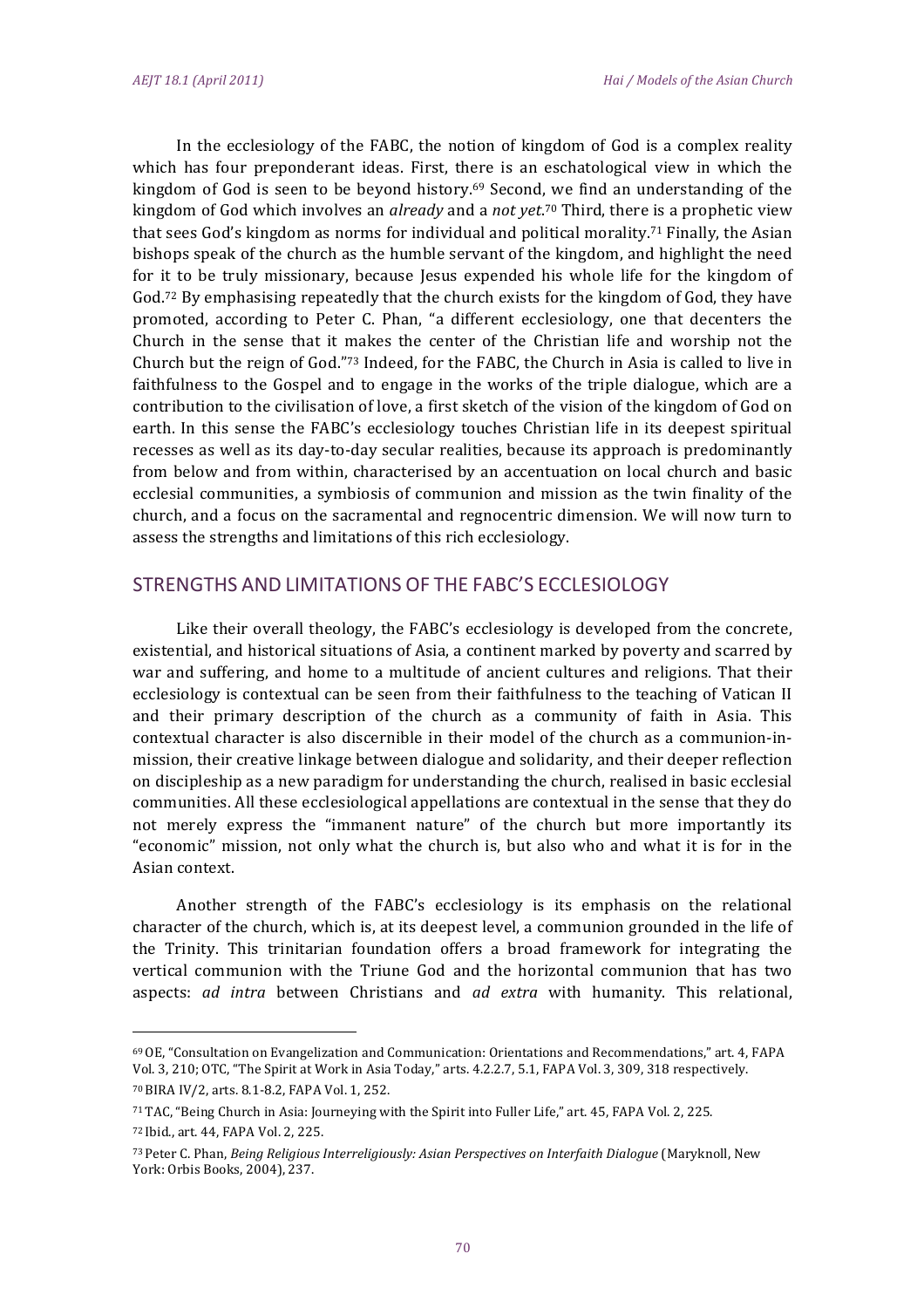trinitarian basis of the church seals the intimate connection of communion and mission. The church fulfils its mission to the extent that it is truly a communion, because the mission of the church is first and foremost the mission of the Triune God. In this contextual and relational ecclesiology, the church is not only a community of faith, but also a community of faith, hope, and love in Asia,<sup>74</sup> because it is fundamentally rooted in the mystery of Christ, the Holy Spirit, and the Trinity.

While its contextual and relational character proves to be relevant and fruitful for the needs of the Church in Asia, our argument is that the FABC's ecclesiology is still beset by several theological difficulties. The first difficulty relates to "the relationship between the way we understand God's nature and the way we understand the nature of the Church."<sup>75</sup> Following Peter Fisher, we note that the FABC seems to give an impression that communion "sums up the God-given character of the church, whereas it may, in reality, only represent some aspects of that character," by implying "that we have knowledge of God, the three-in-one, of a kind or quality that we do not really possess" and by drawing "conclusions about the Church that may not confidently be drawn from assertions or beliefs about the Trinity."76

Secondly, like Vatican II, the Asian bishops emphasise the importance of the church as both a local and a universal reality. For Lumen gentium, four elements constitute a local church: the presence of the Holy Spirit (nos. 4, 12), the proclamation of the Gospel (no. 5), the celebration of the sacraments (no. 7), and the apostolic ministry of a bishop (nos. 8, 20).77 Citing the same elements, the Asian bishops declare that diocese and parish are genuine communities of faith, and basic ecclesial communities a new way of being church in Asia.<sup>78</sup> However, there is a certain ambiguity in their statements about the relationship between the local church and the universal church. To date, church leaders and theologians have often co-opted the phrase "in and from which" in *Lumen gentium* no. 23 to argue for the ontological priority of either the local or the universal church. For example, in its letter on "Some Aspects of the Church Understood as Communion," the Congregation for the Doctrine of the Faith states that the universal church is "a reality ontologically and temporarily prior to every individual particular Church."79 Walter Kasper, on the contrary, argues for the priority of the local church.<sup>80</sup> For the FABC, the church is a communion of communions, and the key question is not which, the universal or the local, has priority, but how the universality of the church is experienced and expressed at the local level of the country, the diocese, the parish, basic ecclesial communities, and the family understood as a miniature church, the church in the home.<sup>81</sup>

<sup>74</sup> FABC III, arts. 7.1, 15, FAPA Vol. 1, 56, 60.

<sup>&</sup>lt;sup>75</sup> Peter Fisher, "Koinonia and Conflict," Theology 104 (November-December 2001): 420-8, at 422.

<sup>76</sup> Ibid. 422-3.

<sup>77</sup> These four elements are mentioned in the Conciliar Degree Christus Dominus, no. 11. French theologians often abbreviate these elements into four E's: "Esprit," "évangile," "eucharistie," and "évêque."

<sup>78</sup> FABC V, art. 3.3.2, FAPA Vol. 1, 281; ACMC, arts. 38-40, FAPA Vol. 1, 75-6; OTC, "The Spirit at Work in Asia Today," art. 4.3.2, FAPA Vol.3, 312-3.

<sup>79</sup> Congregation for the Doctrine of the Faith. "Letter to the Bishops of the Catholic Church on Some Aspects of the Church Understood as Communion," no. 9, Origins 22, no. 7 (25 June 1992): 108-12, at 109.

<sup>80</sup> Walter Kasper, "On the Church: A Friendly Reply to Cardinal Ratzinger," America (23-30 April 2001): 8-14; Joseph Ratzinger, "The Local Church and Universal Church: A Response to Walter Kasper," America (19 November 2001): 7-11.

<sup>81</sup> BIMA III, art. 6, FAPA Vol. 1, 104.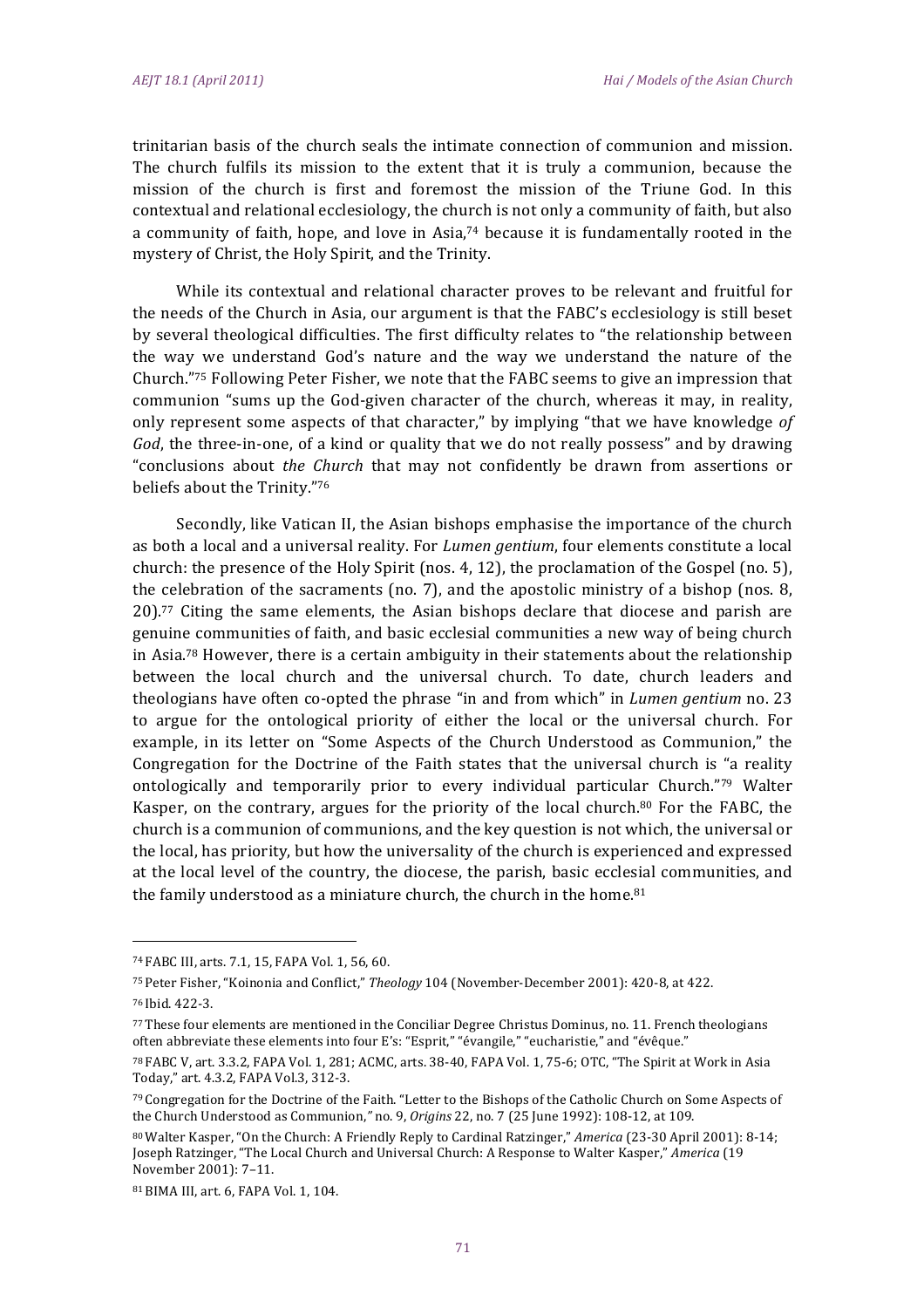Thirdly, the FABC's ecclesiology could also be enriched by a deeper exploration of the immanent aspect of its Trinitarian theology. To date, the bishops' approach to the Trinitarian question seems to be more economic, presenting the "vitality" of communion as an analogical reality that has a vertical and horizontal dimension with the Trinity and among the Christians. For them, the Church is "the community of those who are restored into communion and fellowship (koinonia) among themselves, which is a communion and fellowship with God the Father and his Son Jesus in the Holy Spirit."82 They favour the use of symbolic descriptions of the Trinity because symbols can help in the understanding of theological doctrines and facilitate interreligious relationships.<sup>83</sup> However, they pay scant attention to the immanent Trinity. Peter C. Phan observes that "there has been little interest on the FABC's part in a purely philosophical or even theological discourse on God," and the bishops concentrate instead on the economic Trinity, on "God's activities in the world and God's relationship to us in history, that is, in what God the Father has done for us and the world in his Son Jesus by the power of the Holy Spirit."84

Finally, unlike John Paul II who declares that "unless one looks to the Mother of God, it is impossible to understand the mystery of the church, her reality, her essential vitality,"<sup>85</sup> the Asian bishops almost ignore the Marian dimension, except for the recurrent invocation of Mary for her intercession,<sup>86</sup> or some brief statements on Mariology and the Marian devotion.<sup>87</sup> Their ecclesiology is also in contradistinction to Joseph Ratzinger who considers the Marian understanding of the church as "the most decisive contrast to a purely organizational or bureaucratic concept of the Church."88 For Ratzinger, "it is only in being Marian that we become the Church."89

http://www.vatican.va/holy\_father/john\_paul\_ii/apost\_letters/documents/hf\_jp-ii\_apl\_15081988\_mulierisdignitatem\_en.html (accessed 17 December 2008).

<sup>82</sup> TAC, "Asian Christian Perspectives on Harmony," arts. 3.3.3.1, 4.11, FAPA Vol. 3, 274-5, 285.

<sup>&</sup>lt;sup>83</sup> OEIA. "Fourth Formation Institute for Inter-Religious Affairs (FIRA IV)." art. 14. FAPA Vol. 3, 2 285.

<sup>84</sup> Peter C. Phan, Being Religious Interreligiously: Asian Perspectives on Interfaith Dialogue (Maryknoll, New York: Orbis Books, 2004), 121.

<sup>85</sup> See "Apostolic Letter Mulieris Dignitatem of the Supreme Pontiff John Paul II on the Dignity and Vocation of Women on the Occasion of the Marian Year [15 August 1988]," no. 22,

<sup>86</sup> For instance, FABC III, art. 24, FAPA Vol. 1, 61; FABC IV, art. 5.4, FAPA Vol. 1, 198; FABC I, art. 33, FAPA Vol. 1, 25; FABC VII, Conclusion, FAPA Vol. 3, 16.

<sup>&</sup>lt;sup>87</sup> OL, "BILA on Women II," art. 4.2.8, FAPA Vol. 3, 76; OTC, "The Spirit at Work in Asia Today," art. 4.3.3.1, FAPA Vol. 3, 315-6.

<sup>&</sup>lt;sup>88</sup> Joseph Ratzinger, Church, Ecumenism and Politics: New Essays in Ecclesiology (Middlegreen, Slough, England: St Paul Publications, 1988), 20.

<sup>89</sup> Ibid.